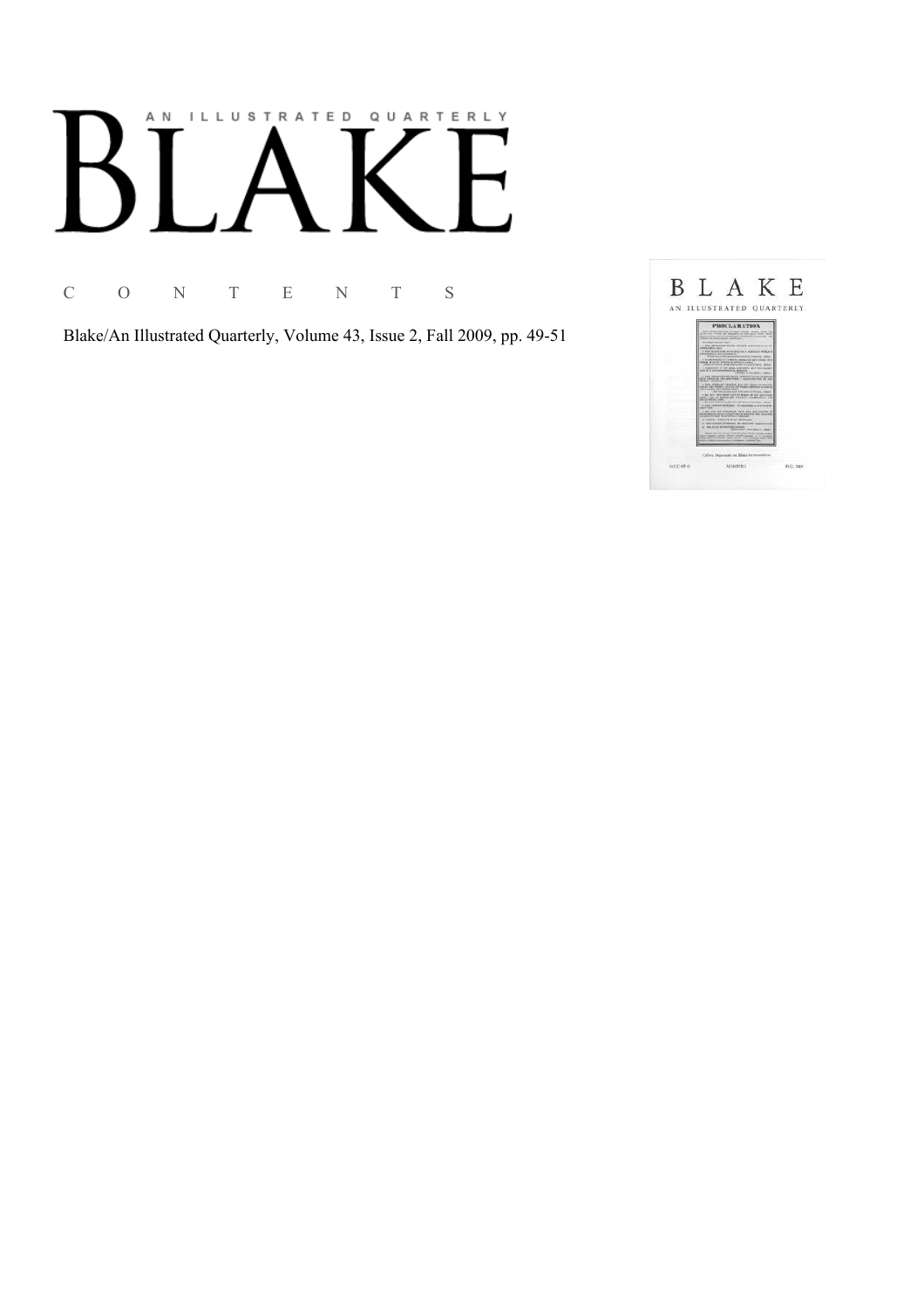# BLAKE

# AN ILLUSTRATED QUARTERLY



VOLUME<sub>43</sub>

### NUMBER2 FALL 2009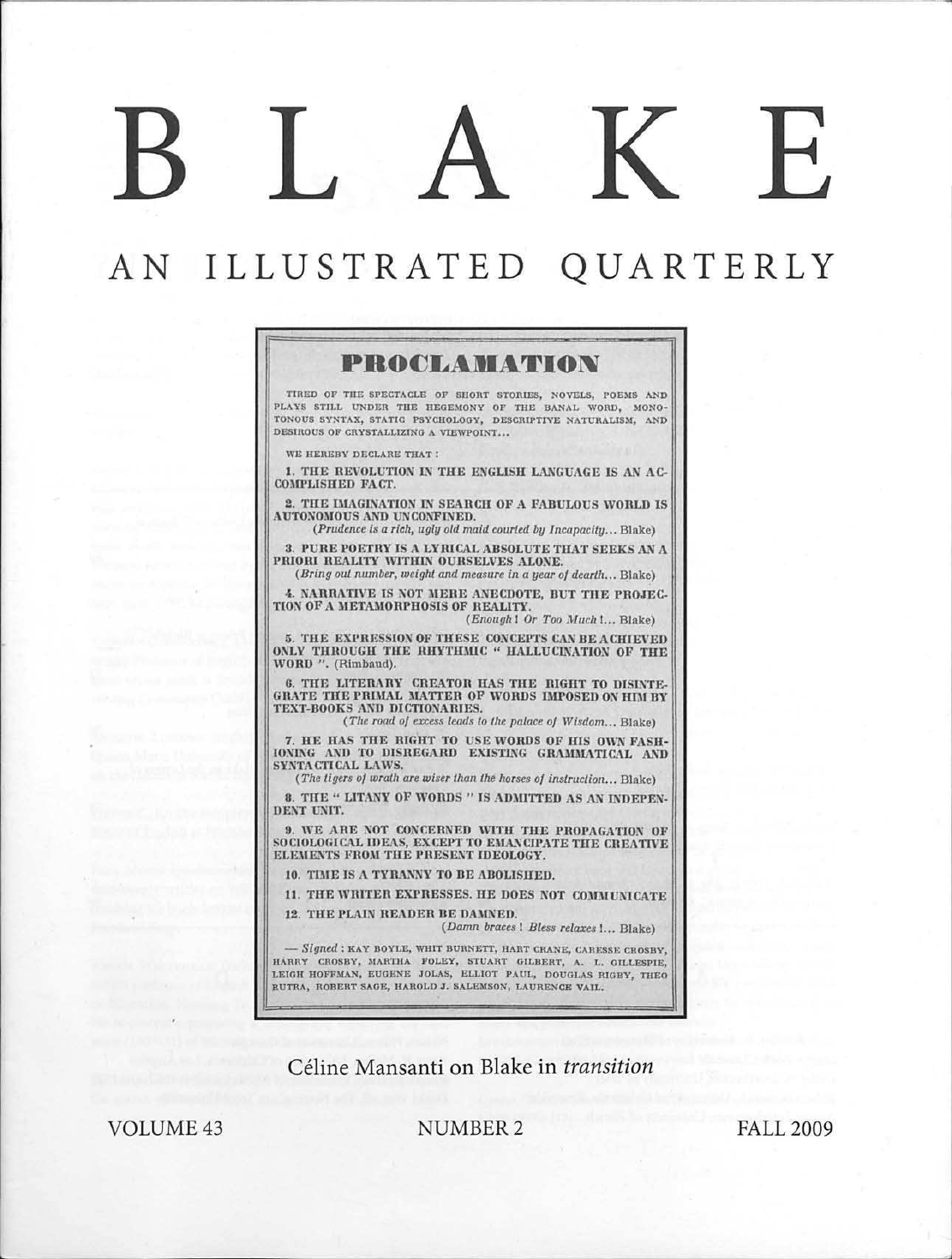

# AN ILLUSTRATED QUARTERLY

www.blakequarterly.org

VOLUME 43 NUMBER 2 FALL 2009

### c 0 N T E N T S

| Article                                                    |    | Robert Rix, William Blake and the Cultures of Radical<br>Christianity |    |  |  |  |  |  |
|------------------------------------------------------------|----|-----------------------------------------------------------------------|----|--|--|--|--|--|
| William Blake in transition Magazine (Paris, 1927-38):     |    | Reviewed by Andrew Lincoln                                            | 69 |  |  |  |  |  |
| The Modalities of a Blake Revival in France during the     |    |                                                                       |    |  |  |  |  |  |
| 1920s and 1930s                                            |    | Minute Particulars                                                    |    |  |  |  |  |  |
| By Céline Mansanti                                         | 52 |                                                                       |    |  |  |  |  |  |
|                                                            |    | Printed References to and Known Prices of Blake's                     |    |  |  |  |  |  |
| <b>Reviews</b>                                             |    | Night Thoughts, 1796-1826                                             |    |  |  |  |  |  |
|                                                            |    | By Wayne C. Ripley                                                    | 72 |  |  |  |  |  |
| William Blake (1757-1827): The Visionary Genius            |    |                                                                       |    |  |  |  |  |  |
| of British Romanticism. Petit Palais, 2 April-28 June 2009 |    | A Possible Sketch of Blake's Napoleon                                 |    |  |  |  |  |  |
| Reviewed by Grant F. Scott                                 | 61 | By Paul Miner                                                         | 76 |  |  |  |  |  |
| Martin Myrone, The Blake Book                              |    | A Further Reference to William Blake in the Letters of                |    |  |  |  |  |  |
| Reviewed by Alexander S. Gourlay                           | 64 | Charlotte Smith                                                       |    |  |  |  |  |  |
|                                                            |    | By Angus Whitehead                                                    | 78 |  |  |  |  |  |
| Kevin Hutchings, Songs of William Blake [CD]               |    |                                                                       |    |  |  |  |  |  |
| Reviewed by Brent E. Kinser                                | 65 | Poem                                                                  |    |  |  |  |  |  |
| William L. Pressly, The Artist as Original Genius          |    | The Ladder                                                            |    |  |  |  |  |  |
| Reviewed by Stephen C. Behrendt                            | 66 | By Jennifer Grotz                                                     | 79 |  |  |  |  |  |

## <sup>A</sup>D v I s 0 R y B 0 A R D

G. E. Bentley, Jr., University of Toronto, retired Martin Budin, London Detlef W. Dörrbecker, University of Trier Robert N. Essick, University of California, Riverside Angela Esterhammer, University of Zürich

Nelson Hilton, University of Georgia Anne K. Mellor, University of California, Los Angeles Joseph Viscomi, University of North Carolina at Chapel Hill David Worrall, The Nottingham Trent University